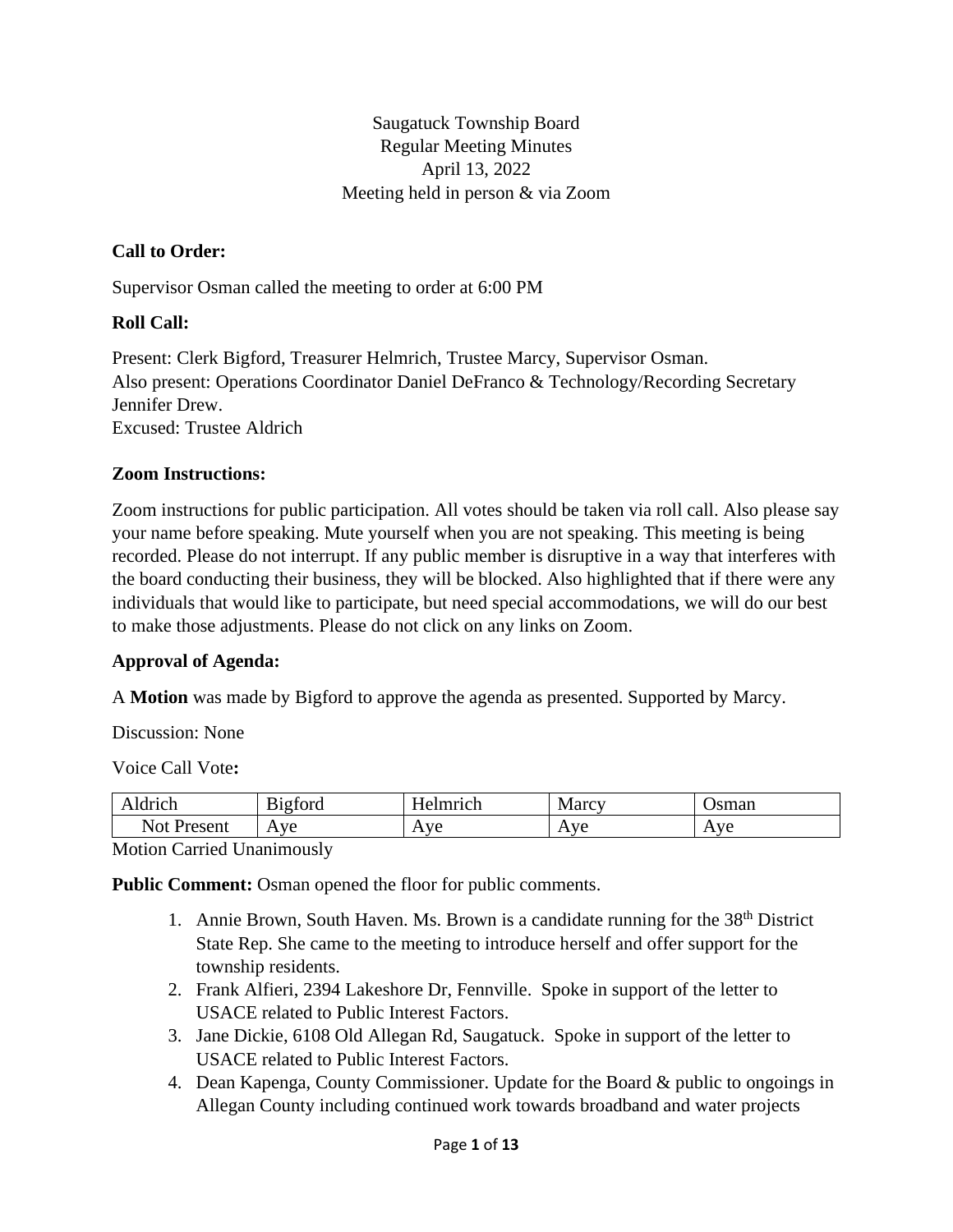throughout the county, grants for a new Lakeshore Drive access road, officer recording devices, and RFP requests for updates to the outdoor warning system.

- 5. Russ Gardner, 245 Spear St, Saugatuck. Spoke in support of the letter to USACE related to Public Interest Factors.
- 6. Scott Wierenga, 6618 Dugout Rd, Saugatuck. Spoke in support of the letter to USACE related to Public Interest Factors.
- 7. Scott Dean, 544 St. Joseph St, Saugatuck. Spoke in support of the letter to USACE related to Public Interest Factors.
- 8. Bobbie Gaunt, 341 Main St, Saugatuck. Spoke in support of the letter to USACE related to Public Interest Factors.
- 9. Liz Engel, 3041 Indian Pt, Saugatuck. Spoke in support of the letter to USACE related to Public Interest Factors.
- 10. Scott Bosgraaf, on behalf of North Shores of Saugatuck. Spoke in defense of alleged false statements made in the proposed letter to USACE. Provided outline to the Board.
- 11. Jon Vanderbeek, 6419 Palmetto Ct, Saugatuck. Spoke in support to the Beach to Bridge resolution.
- 12. David Engel, 3041 Indian Point, Saugatuck. Spoke in support of the letter to USACE related to Public Interest Factors. Provided letter to the Board.
- 13. Nick Wallace, 3524 Dugout Rd, Saugatuck, attending via Zoom. Spoke in support of the letter to USACE related to Public Interest Factors.
- 14. Betsy Merrit, 2600 Virginia Ave N.W., Washington D.C., attended via Zoom. Spoke in support of the letter to USACE related to Public Interest Factors from a national perspective.

# **Public Comment Closed**

**Approval of Consent Agenda:** Osman introduced the consent agenda.

**Discussion**: Bigford noted there is no formal report from Emergency Services this month. Briefed the Board on conversation with Tony Schippa that response times remain good, but could be better due to staffing shortages. Marcy noted there is no new info from the Road Commission.

A **Motion** was made by Marcy to approve the consent agenda as presented. Supported by Bigford.

Voice Call Vote:

| Aldrich       | $\mathbf{r}$<br>$\sim$<br>B <sub>1</sub> gford | ∙lmrıch                         | . AT<br>Marcy                                          | $\alpha$ man<br>ѕшан                              |
|---------------|------------------------------------------------|---------------------------------|--------------------------------------------------------|---------------------------------------------------|
| Not<br>resent | ve<br>д<br>. .                                 | $\Delta$ via<br>ั<br><b>A</b> A | $\mathbf{V}$<br>$\overline{\phantom{a}}$<br><b>A</b> A | $\mathbf{I}^{\prime}$<br>$\overline{\phantom{a}}$ |

Motion Carried Unanimously

# **Presentation: Saugatuck Convention and Visitors Bureau 2022 Marketing Plan**

CVB Executive Director, Lisa Mize discussed the new marketing plan for the 2022 season including geographic website reach, new print literature, updates to photography and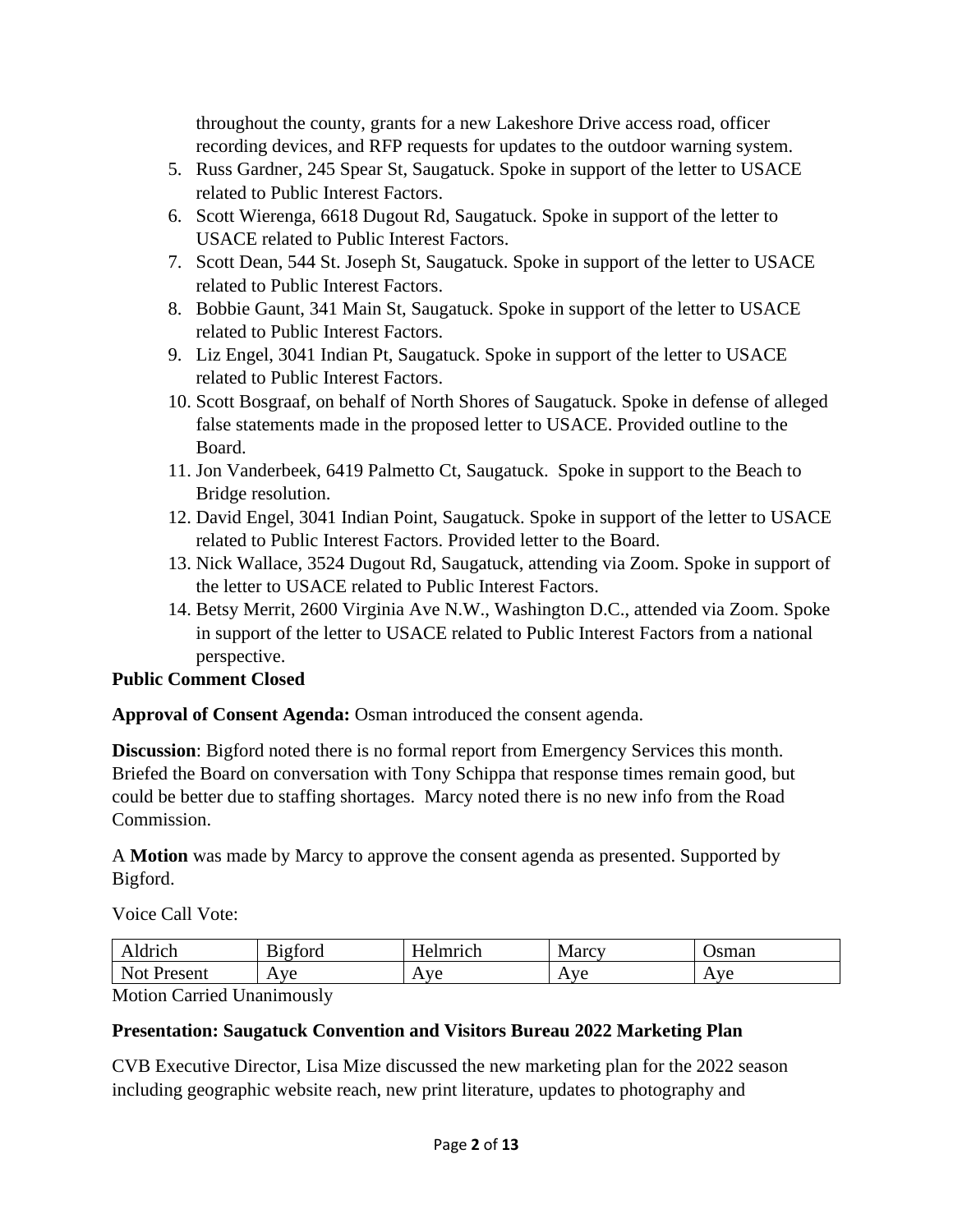videography, growth review since 2018, digital marketing impacts, national recognition, and what is coming for 2022.

# **Presentation: Tri-Community Recycling on HHW**

Garnet Lewis presented to the board the statistics from HHW 2021 including the funds generated and the amount of hazardous waste collected with a breakdown by community. She expressed the committee's goal to have HHW day a yearly planned event and requested the Board to commit to a \$5000 donation to support HHW.

# **Presentation: David Swan, Additional Comments to USACE**

Mr. Swan spoke in more detail regarding the importance for the Board to submit a letter to USACE on behalf of the concerned citizens request for Public Interest Factors of the proposed boat basin and the need to excavate.

Helmrich asked if the neighboring cities are sending letters. Mr. Swan noted he presented to Douglas in late January / early February of this year. The decision was tabled to allow for Board review, he believes they are moving forward to bring it to a vote. A meeting was held with the City of Saugatuck for them to review the letter. Mr. Swan stated he believes the City of Saugatuck is looking for direction from Saugatuck Township. Helmrich asked if a joint letter from the Tri-Communities would be better than individual letters? Mr. Swan stated that would be terrific, but he felt it would be difficult to pull off. Helmrich asked about delineation before and after excavation and if the basin is denied how many potential homes could be built in place of the marina. Mr. Swan stated what happens next would be speculation.

# **New Business:**

### **Agenda Item 1: Township Adoption of Freedom of Information Act (FOIA) Procedures and Guidelines Resolution 2022-04**

DeFranco introduced. Following state law changes to the Michigan Freedom of Information Act (FOIA), Public Act 442 of 1976, with amendments effective July 1, 2015, the Township Attorney drafted for the Township a revised FOIA Procedures and Guidelines document. This document addresses the following topics as they pertain to FOIA: (1) General Administration, (2) Requests for Public Record, (3) Responding to a Request, (4) Fee Calculations, (5) Fee Deposits, (6) Fee Waivers, (7) Appeals, (8) Miscellaneous, and (9) Forms.

A **Motion** was made by Helmrich to adopt Resolution 2022-04: A Resolution to adopt Freedom of Information Act (FOIA) Procedures and Guidelines. Supported by Marcy.

Discussion: None

Roll Call Vote:

| Idrich<br>$^{\prime}$     | $\mathbf{r}$<br>$\sim$<br>B <sub>1</sub> g <sub>t</sub> ord | Imrich<br>HΑ | Marcy    | 'sman |
|---------------------------|-------------------------------------------------------------|--------------|----------|-------|
| $\overline{N}$<br>Present | -                                                           |              | . .<br>- | -     |

Motion Carried Unanimously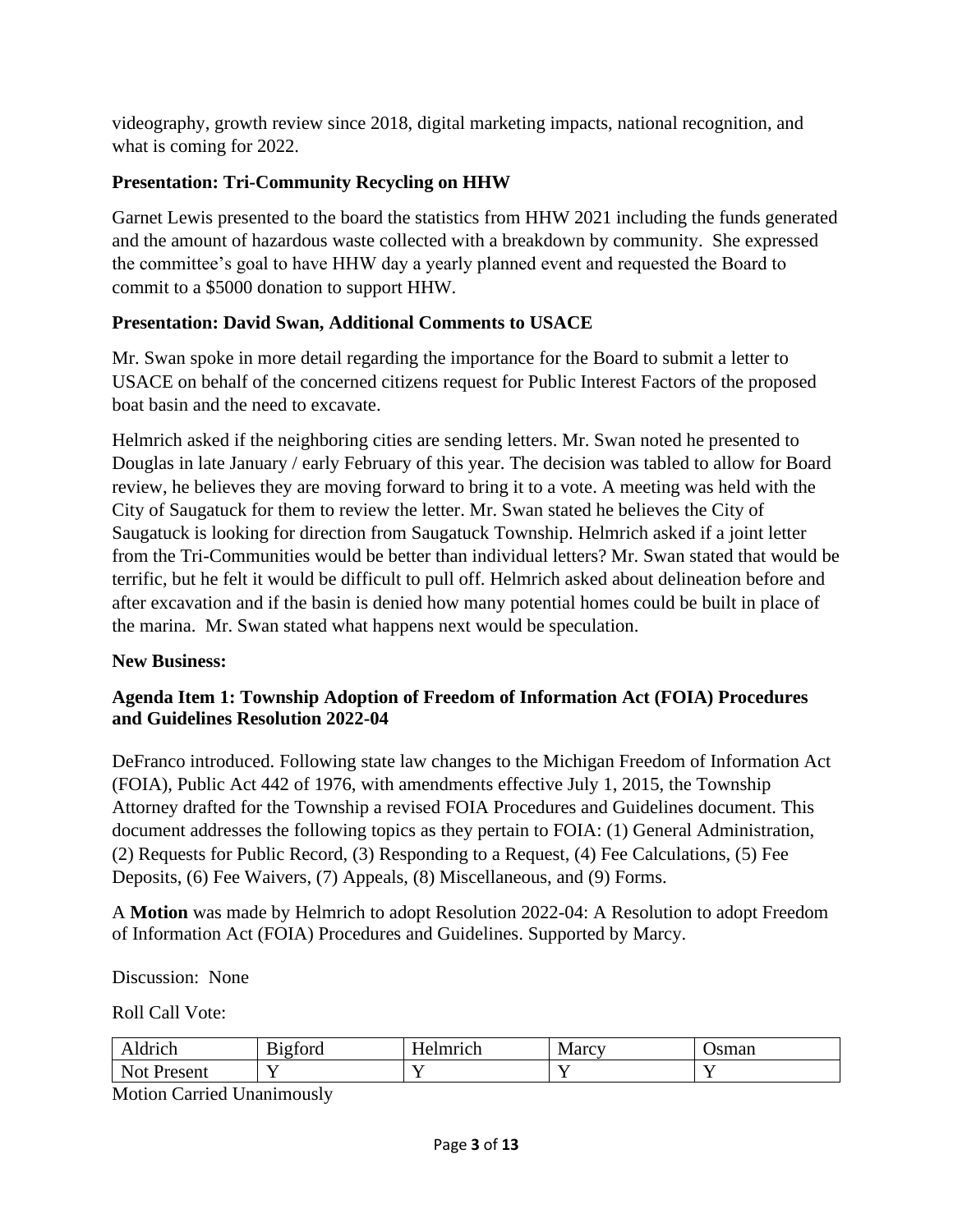### **Agenda Item 2: Consolidated Fee Schedule Resolution 2022-06**

DeFranco introduced. Over the last month, the Township has received notification of fee increases for mechanical, plumbing, and electrical inspections as well as increases in charges for standard burials and cremations. It has also come to my attention that the Fire District charges \$75 per re-inspection for Rental Dwellings, whereas the Township charges the public \$60 for this service, with the Township losing \$15 per re-inspection.

The Township's current Consolidated Fee Schedule has not been revised in some time. In March of 2019, only the "per hour" charge for mechanical, plumbing, and electrical permits was revised; the inspection fee remained untouched. Fees related to Rental Inspection of Dwellings have not been revised since they were originally instated in January of 2017.

Interim Manager DeFranco noted 3 minor amendments to the draft that was presented to the Board.

- 1. The rental fee schedule will not go into effect until June 1, 2022.
- 2. Include a Zoning Permit fee with Sign Permits.
- 3. Add line item for Temporary Sign fee of \$1.50/sf/side.

A **Motion** was made by Marcy to approve the adoption of Resolution No. 2022-05, a resolution adopting the Saugatuck Township revised Consolidated Fee Schedule as amended. Supported by Bigford.

Discussion: Osman praised the coordination of rental fees and their effective dates for the Tri-Communities. Helmrich questioned if temporary signs will apply to sale signs. DeFranco stated this pertains to temporary signs in the right of way.

Roll Call Vote:

| $\sim$ $\sim$ $\sim$ $\sim$<br>◡⊥ | $\sim$ $\sim$<br>$\sim$<br>- <del>-</del> - - - - - -<br>1 G T<br>uu | $\mathbf{r}$<br>lmuoh<br>൧<br>. | --<br>Marcy N | sman |
|-----------------------------------|----------------------------------------------------------------------|---------------------------------|---------------|------|
| N<br>Ωt<br>c ۵n۱<br>᠈◡⊥<br>__     | - -<br>-                                                             | -                               | - -<br>-      |      |

Motion Carried Unanimously

#### **Agenda Item 3: Michigan State Lease Renewal 2022**

DeFranco introduced. For many years the Township has leased office space to the Michigan State Police (MSP). The current lease agreement expired at the end of 2021. The Michigan Department of Technology, Management, and Budget (DTMB), who represent the MSP on these types of matter, have contacted staff to request that the lease be renewed. The MSP have also been contacted regarding the lease renewal and have expressed a desire to have the lease agreement renewed for another year.

A **Motion** was made by Marcy to authorize the Township Clerk to execute the proposed 2022 Rental Agreement between Saugatuck Township and the State of Michigan. Supported by Helmrich.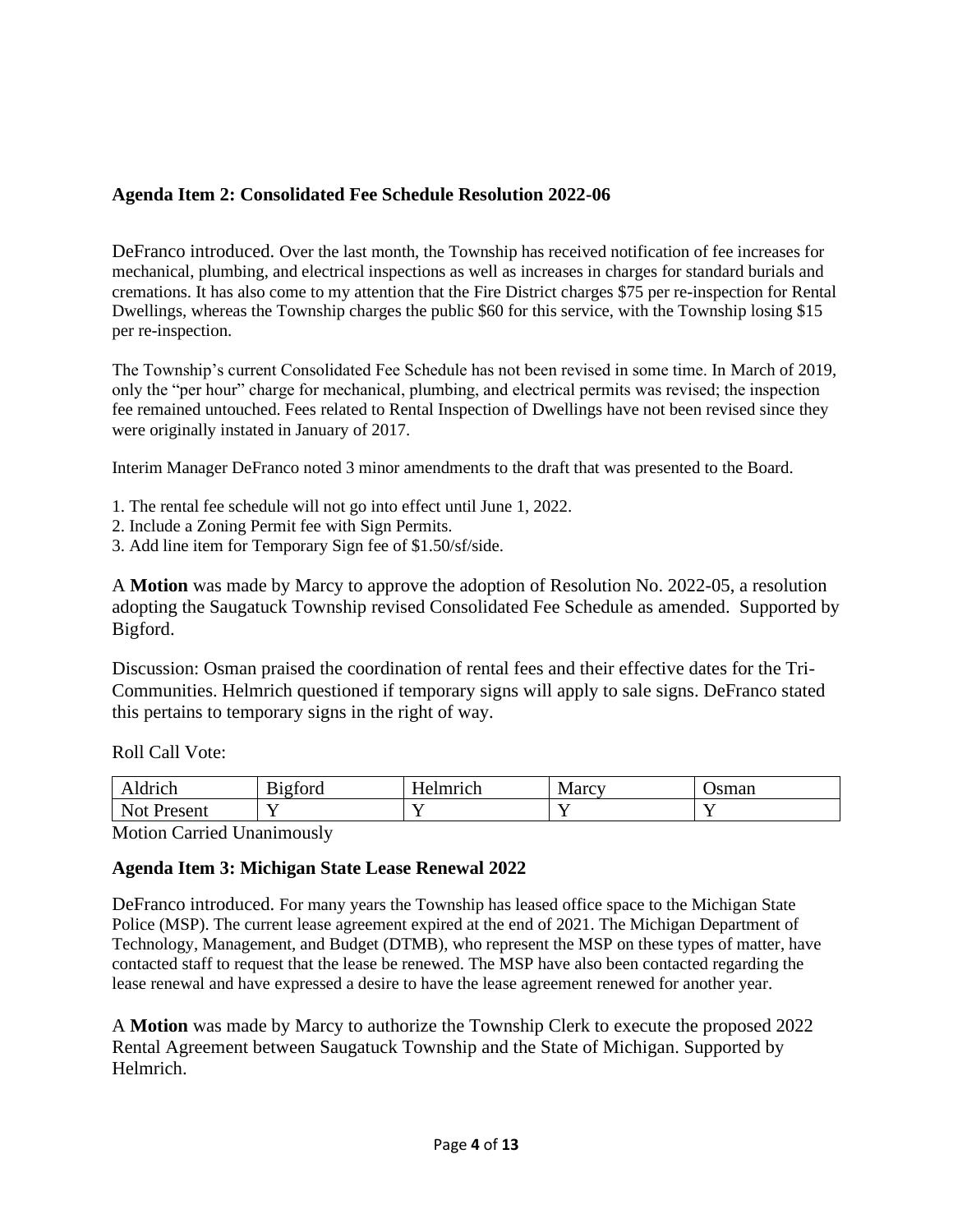Discussion: Helmrich questioned why not have a multi-year lease? Bigford asked why they don't pay their \$1?

Voice Call Vote:

| drich                                                             | rtord | mm<br>$\sim$ $\sim$<br>$H\Delta$<br>'UN | Marcy <sub>r</sub>             | sman                            |
|-------------------------------------------------------------------|-------|-----------------------------------------|--------------------------------|---------------------------------|
| $\overline{\text{Nat}}$<br>$P$ recen $'$<br>Ave<br>TUSUN<br>1 V L |       | Ave                                     | $V\subseteq$<br>$\overline{1}$ | $\mathbf{V}$<br>ີ<br><b>A</b> A |

Motion Carried Unanimously

### **Agenda Item 4: Proposed Van Dis Monument in Riverside Cemetery**

DeFranco introduced. The Township Cemetery Sexton, Lori Babinski, has received a request from Gary Van Dis to purchase six graves in Riverside Cemetery for the purpose of erecting a monument. The purchase of the graves is contingent upon Board approval of the monument. The graves in question were part of a recapture of 435 unused burial spaces by the Township in 2009. Given that these grave sites are located in an older section of Riverside Cemetery, for which the Township has little documentation, the plots could not be used for burials. Mr. Van Dis only intends to erect a monument at the grave site, not to use it for additional burials. There are no restrictions on monuments in this area of Riverside Cemetery and there is a substantial monument located across the way from the proposed site at which Mr. Van Dis would like to erect his family monument. Attached you will find a proposal submitted by Mr. Van Dis including images giving the Board a sense for the style and scale of the monument Mr. Van Dis is proposing. Given that the proposed monument is more substantial in size than most monuments, the Board has been asked to weigh in and formally approve or deny Mr. Van Dis' request.

A **Motion** was made by Helmrich to approve the proposed monument for Riverside Cemetery. Supported by Marcy.

Discussion: Bigford asked would Cemetery Sexton Babinski be involved with placing the monument. DeFranco stated Sexton Babinski has and will continue to be very involved and hands on.

Voice Call Vote:

| 'drich                             | n'<br>$\sim$<br>1gford<br>. .<br>◡ | $ -$<br>Imrich      | Marcy                                        | sman                                  |
|------------------------------------|------------------------------------|---------------------|----------------------------------------------|---------------------------------------|
| $\overline{\text{Nat}}$<br>Present | ve<br>A                            | Ave<br>$\mathbf{A}$ | Δ τια<br>$\overline{\phantom{a}}$<br>7 7 Y C | $V\rightarrow$<br>Δ<br>$\overline{ }$ |

Motion Carried Unanimously

#### **Agenda Item 5: Resolution to support "Beach to Bridge Trail Vision" Resolution 2022-06**

DeFranco introduced. The Tri-Community Trail Master Plan Group is a community-based, advisory committee composed of members from all three municipalities. The group proposed the creation of an interconnected system of trails that could serve to conserve land, open new space for public outdoor recreation, and establish permanent wildlife corridors. The Resolution before the Board would resolve the Township's support for the Trail Master Plan Group's "Beach to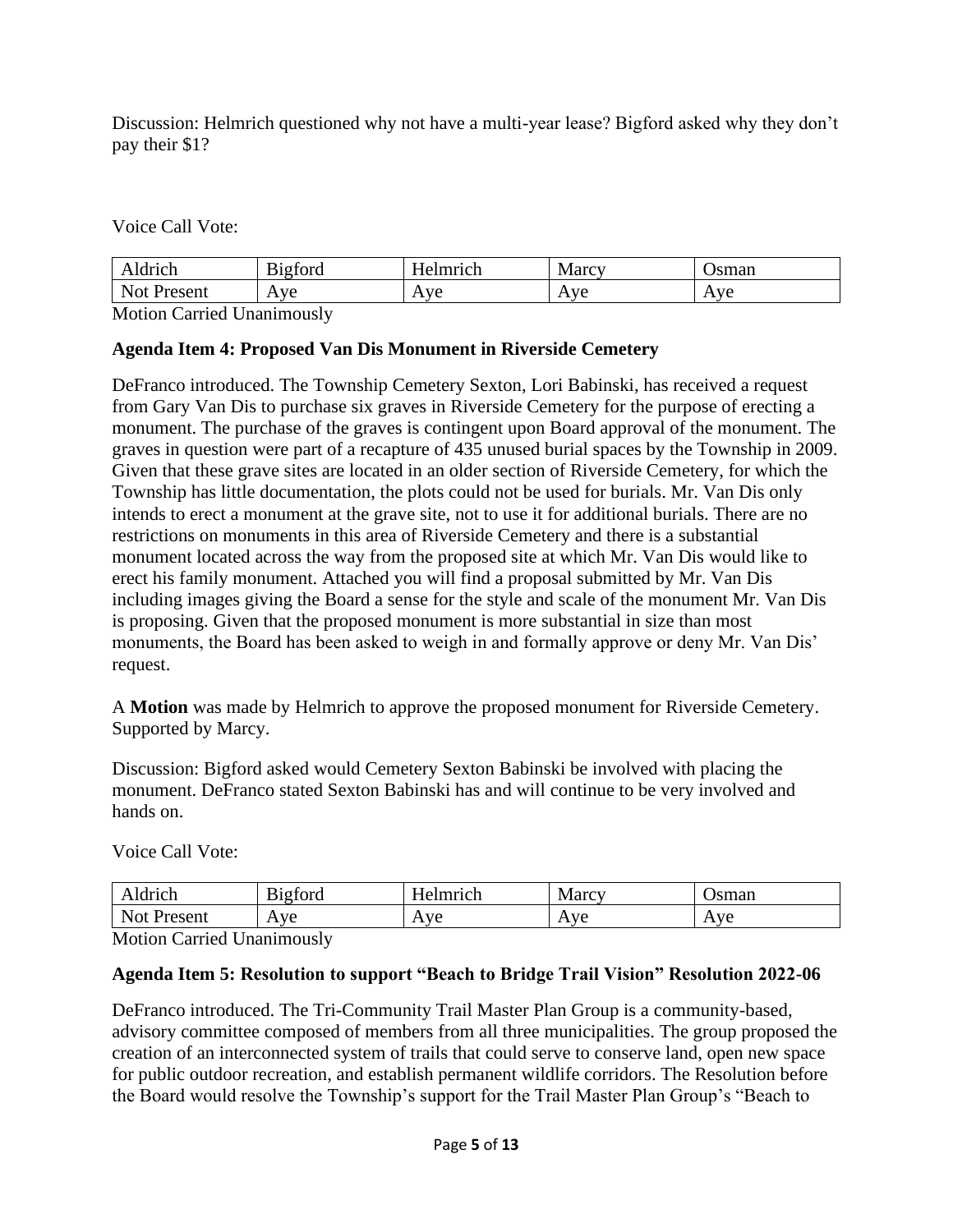Bridge Trail Vision," a plan to establish a non-motorized trail connecting the Saugatuck Dunes State Park with the New Richmond Swing Bridge Park. Note that the Resolution resolves the Township's support for the project, but does not involve a financial commitment on the Township's part.

Discussion: Helmrich asked if the Township's neighbors have adopted the same resolution. DeFranco stated he was not aware, but he would reach out to them.

A **Motion** was made by Marcy to move to resolve the Saugatuck Township Board's support for the "Beach to Bridge Trail Vision" developed by the Tri-Community Trail Master Plan group*.*  Supported by Bigford.

Roll Call Vote:

| drich                             | n.<br>$\sim$<br>B <sub>1</sub> g <sub>t</sub> ord | <b>TT</b><br>lmrıah<br>$\Delta$ | Marcy | sman |
|-----------------------------------|---------------------------------------------------|---------------------------------|-------|------|
| N <sub>of</sub><br>AςAnt<br>3U.IL | - -<br>-                                          | -                               | -     | -    |

Motion Carried Unanimously

# **Agenda Item 6: Dark Sky Week Proclamation 2022**

DeFranco introduced. The International Dark-Sky Association has proclaimed the week of April 22-30, 2022 as International Dark Sky Week to raise awareness of their mission to promote winwin solutions that allow people to appreciate dark, star-filled skies while enjoying the benefits of responsible outdoor lighting. The Township shares similar values as evidenced by its own outdoor lighting ordinance established in 1987 to prevent light pollution. The Board should consider proclaiming April 22-30, 2022 as International Dark Sky week as a way both to raise awareness of the Township's own dark-sky lighting ordinance and to encourage our municipal neighbors to collaborate in the effort to reduce light pollution in our community.

Discussion: None.

A **Motion** was made by Marcy to move to proclaim April 22nd – 30th, 2022 as International Dark Sky Week in Saugatuck Township. Supported by Osman.

Roll Call Vote:

| ldrich                     | $\mathbf{r}$<br>$\sim$<br>B <sub>1</sub> gford | <b>TT</b><br>Imrich<br>Н<br>$\bullet$<br>' IVI. | Marcy <sup>-</sup> | ∖sman |
|----------------------------|------------------------------------------------|-------------------------------------------------|--------------------|-------|
| N <sub>of</sub><br>Present | -                                              |                                                 |                    |       |

Motion Carried Unanimously.

# **Agenda Item 7: Earth Day 2022 Proclamation**

DeFranco introduced. Started in 1970 by a junior U.S. Senator from Wisconsin, Earth Day is now celebrated by more than a billion people in over 190 countries. The Township has not recognized Earth Day in recent years, but it's efforts to improve recycling services and reduce waste demonstrate an alignment between the Township's strategic action plan and the mission of Earth Day, which is to support a clean environment through community collaboration and mobilization. The Board should consider whether they would like to formally proclaim April 22nd, 2022 as Earth Day in Saugatuck Township.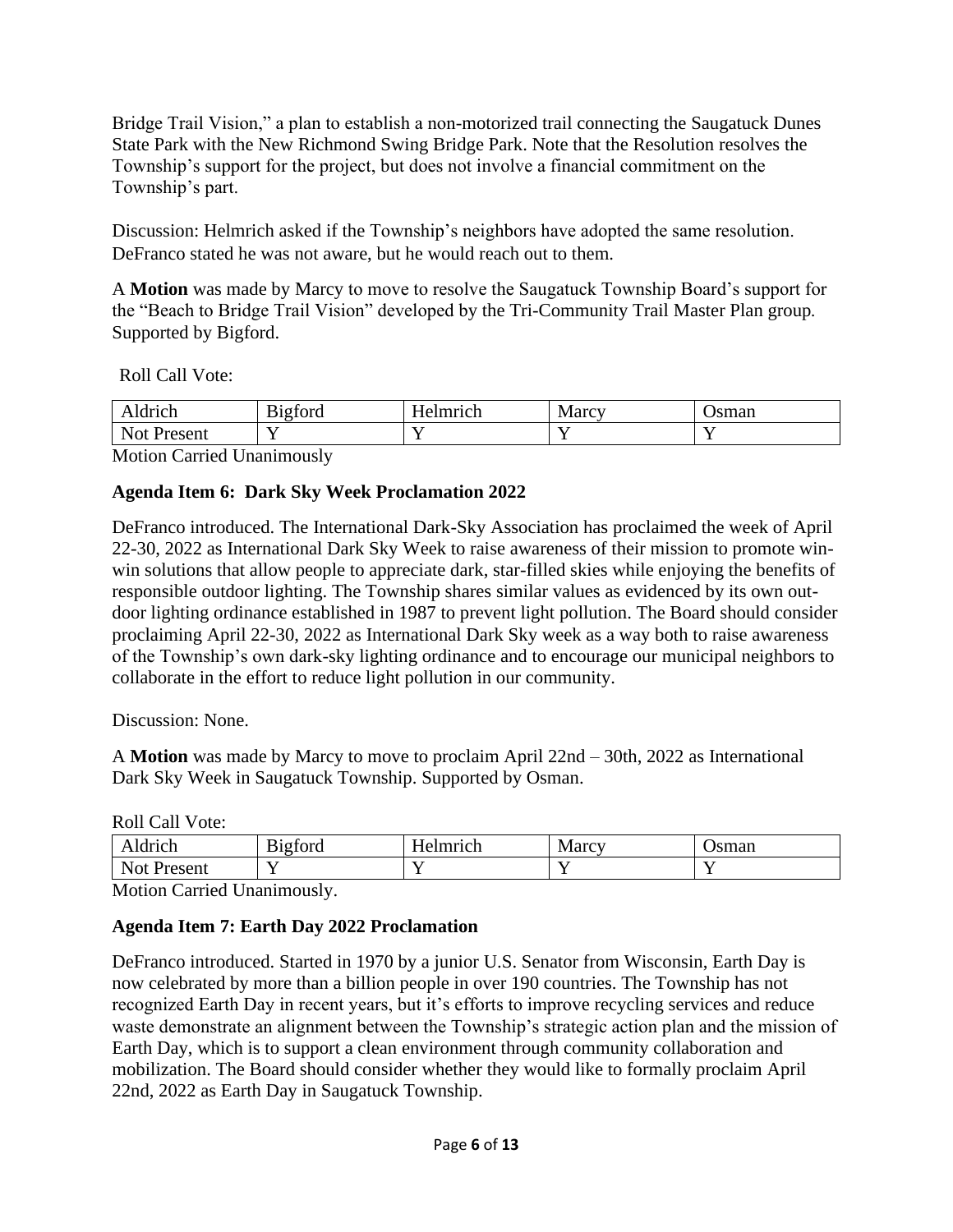Discussion: Osman noted that the first Earth Day took place when she was in Jr. High and it was a very big deal. Helmrich stated he had an Earth Day patch sewn into his coat when he was younger. He also suggested the Township Hall fly the Earth Day flag on Earth Day.

A **Motion** was made by Helmrich to move to proclaim April 22nd, 2022 as Earth Day in Saugatuck Township. Supported by Marcy.

Voice Call Vote:

| Aldrich               | $\sim$<br>$\mathbf{\cdot}$<br>B <sub>1</sub> gford | <b>TT</b><br>Helmrich | <b>Marcy</b>          | <b>J</b> sman |
|-----------------------|----------------------------------------------------|-----------------------|-----------------------|---------------|
| <b>Not</b><br>Present | ve<br>$\Delta$                                     | Ave                   | Ave<br>$\overline{1}$ | Ave<br>T.     |

Motion Carried Unanimously.

### **Agenda Item 8: Concerned Residents' Request for the Township to Submit Additional USACE Comments**

DeFranco introduced. The present request from the Concerned Citizens is that the Township send a letter to the USACE asking that they "make an independent review of the need for the excavation of a boat basin by Northshore of Saugatuck from the perspective of the overall Public Interest." There are three reasons for this specific request.

- 1. The Township has not yet contributed comments to the USACE's Public Interest Review; the Township declined to submit comments for the Public Interest Review when asked in 2017. While the Township has not submitted comments for the Public Interest review, in all three USACE letters, the Township has explicitly stated that the Township's "goal is to advocate for the public interest."
- 2. In their Public Interest Review, USACE assumed that North Shore, LLC had conducted the appropriate economic analyses to determine the economic need of the project, however, a recent U.S.  $6<sup>th</sup>$  District Court opinion disagrees with the USACE's established presumption. The proposed letter provides evidence related to the public interest factor of economics.

# **Recommendations:**

The Township can approach the request from the Concerned Citizens in a few ways.

- 1. The Township could accept the correspondence from the Concerned Citizens as information only.
- 2. The Township could request that staff review the information submitted by Concerned Citizens and consider sending the enclosed letter or having the Attorney draft an original letter to the USACE.
- 3. The Township could have staff consider the feasibility of submitting the Concerned Citizens' proposals as information to the USACE for their Public Interest Review. For this option, the Township would not specifically endorse the Citizen's proposal, but pass it along for consideration by the USACE. Note that the Township responded in a similar way in their December 18, 2020 USACE letter.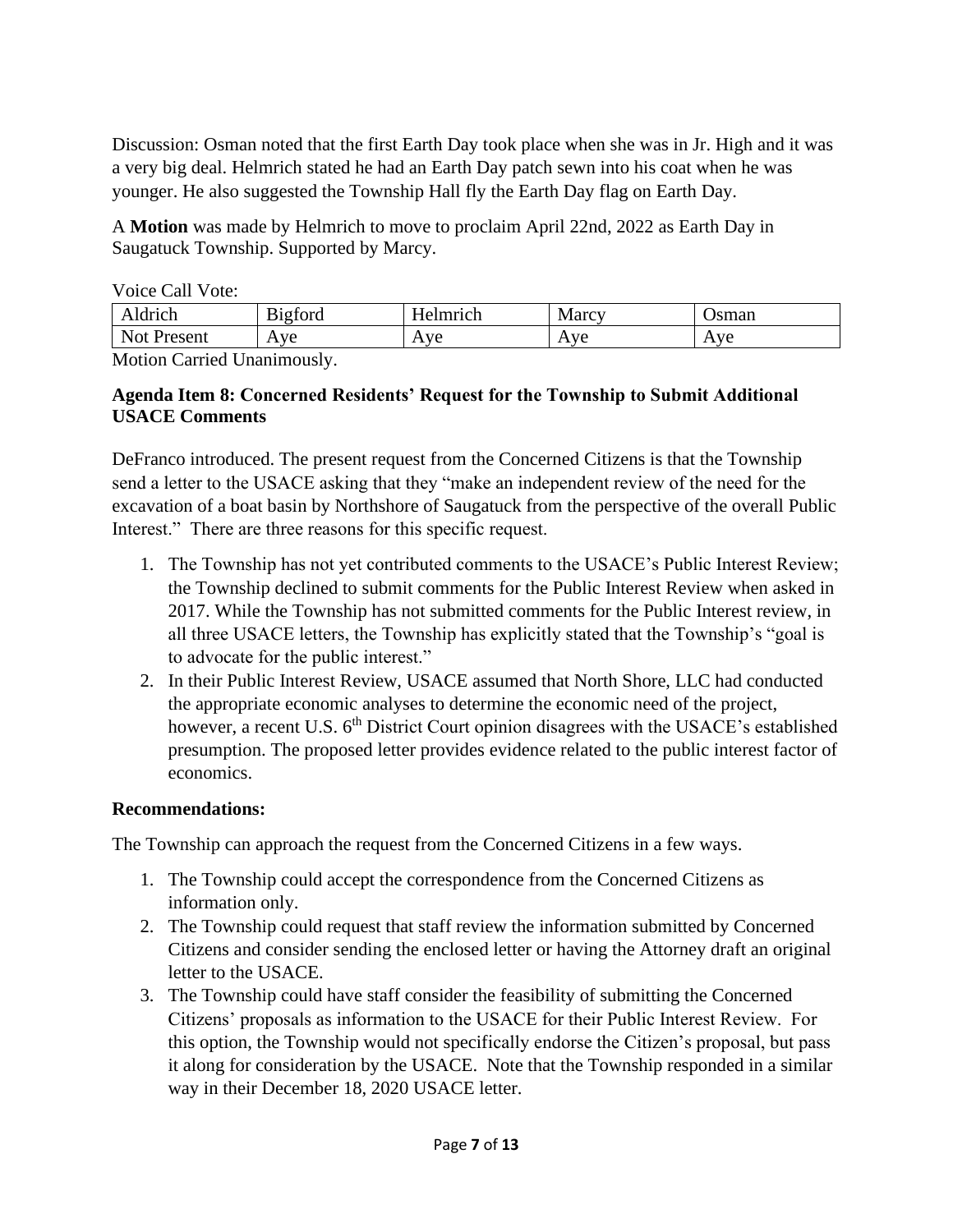Discussion: Helmrich thanked the concerned citizens for their work involved in the matter. He stated he feels the focus on public interest is important and noted the last three times the Board directed staff to review and prepare a submission. He also noted that 6 of the signing citizens are either current or former Township elected or appointed officials. Bigford feels the document provided is very lengthy and a lot of time was put into creating it. She stated she did not have adequate time to digest all of the information provided. Bigford noted that in all three of the previous letters submitted by the Board to the USACE it was stated the desire of the Board for the USACE to do their job to investigate. She supports option 3, as she feels Legal counsel would condense the work put into the letter submitted and that option 3 allows the board to remain neutral by stating we do not endorse it while allowing the Board to submit the letter on the citizens behalf. Osman agrees with Bigford's comments also noting that details could be lost if legal counsel condenses the letter. Marcy asked if legal counsel was involved prior to 2017 and the chronology provided by DeFranco. Helmrich clarified that prior to the current board, the Township had not signed on as a consulting party. Marcy questioned if community members were not allowed to submit comments due to them not being a consulting party, and could the 67 concerned citizens submit their letters directly to USACE. DeFranco stated he spoke with USACE and they stated that whatever was sent to them would be accepted and reviewed. Marcy asked if there is a timeline as to when the USACE is to respond. DeFranco stated that is a great question and a lot of people also want to know. Helmrich noted they do not say when they will respond as it has been 5 years so far. Marcy supports option 3 as the Township Board represents the citizens and feels the Board should be involved. Marcy also noted that she is interested in hearing the rest of Mr. Bosgraaf's comments. Helmrich clarifies that legal counsel would be involved with option 3 to review submission and approve the Township Board submitting on behalf of the citizens. Osman states that legal counsel would review the cover letter submitted with the concerned citizens letter to USACE. DeFranco states option 3 waives the right to edit submitted letter. Bigford asked if option 3 requires further action from the Township Board after legal consult. Helmrich suggests designating authority to two appointed board members to avoid the need to come back to the Township Board. Osman noted 67 individual letters would have greater impact that the combined letter.

A **Motion** was made by Bigford to move to have staff consider the feasibility of submitting the Concerned Citizens proposals as information to the USACE for the public interest review. The Township would not specifically endorse the citizens proposals, but pass them along for consideration by the USACE. Supported by Marcy.

| ldrich                | F.<br>$\sim$<br>B <sub>1</sub> gford | <b>TT</b><br>Helmrich | Marcy               | sman |
|-----------------------|--------------------------------------|-----------------------|---------------------|------|
| <b>Not</b><br>Present | Aye                                  | Ave                   | Ave<br>$\mathbf{v}$ | Aye  |

Motion Carried Unanimously.

A Motion was made by Marcy to appoint Bigford and Helmrich to review and authorize sending out the Concerned Citizens letter to USACE. Supported by Osman.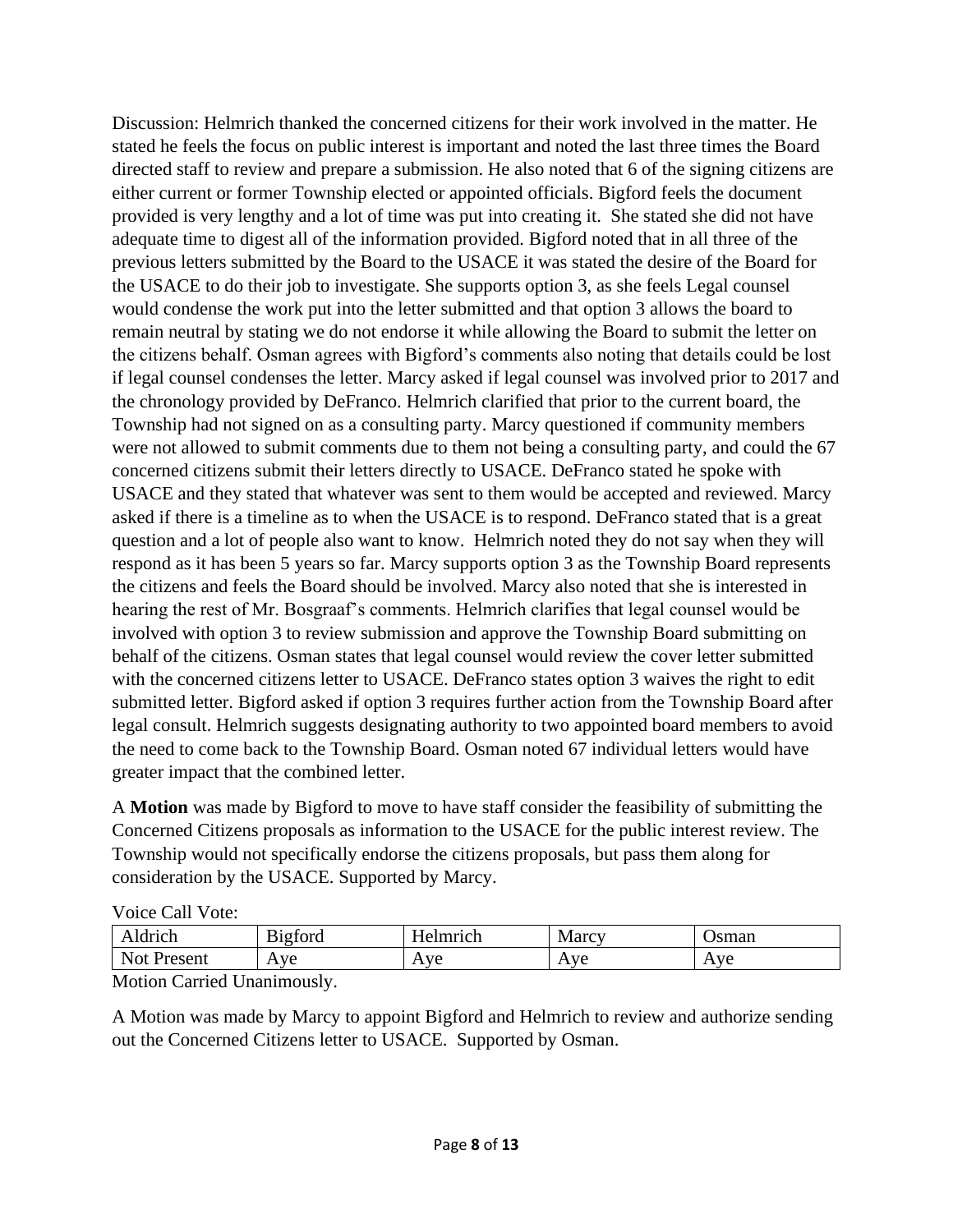Voice Call Vote:

| ldrich<br>$\cdot$     | r.<br>$\sim$<br>B <sub>1</sub> gford | $\mathbf{r}$<br>lelmrıch<br>-       | $\mathbf{r}$<br><b>Marcy</b>        | sman                          |
|-----------------------|--------------------------------------|-------------------------------------|-------------------------------------|-------------------------------|
| <b>Not</b><br>Present | Ave<br>. .                           | .ve<br>Δ.<br>$\mathbf{\mathcal{L}}$ | $\mathbf{V}$<br>v U<br>$\mathbf{r}$ | $\Delta$ Ve<br>$\overline{1}$ |

Motion Carried Unanimously.

#### **Agenda Item 9: ARPA Update and Filing**

Helmrich introduced. Gave update noting April  $30<sup>th</sup>$  deadline is met, we are registered with the Federal Treasury. Changes were made to the administrative contacts. May Board workshop would be a good time to additionally address more specifically the priorities of the ARPA funds. DeFranco stated he is looking at the priorities of the strategic plan, especially in the area of growth and development.

#### **Old Business:**

#### **Agenda Item 1: Township Manager**

Osman introduced, noting all have had time to review the proposal.

Discussion: None.

A **Motion** was made by Marcy to approve the Employment Agreement Draft of April 7th for Township Manager. Supported by Bigford.

#### Roll Call Vote:

| drich<br>w                                     | $\sim$<br>$\overline{\phantom{a}}$<br><b>gford</b> | $ -$<br>lmma<br>HA<br>UI. | <b>Marcy</b> | sman |
|------------------------------------------------|----------------------------------------------------|---------------------------|--------------|------|
| N <sub>of</sub><br>$\infty$ cont<br>,∪⊥น<br>__ | -                                                  |                           | - -          |      |

Motion Carried Unanimously

#### **Reports:**

Osman opens the floor for reports

**Treasurer's Report** - Helmrich gave an update.

**Planning Commission** –Helmrich gave an update.

**Coordinators Report** –DeFranco thanked the Board. Report on file, highlights below.

- Website design contract made with Insight Design & Marketing. Second meeting scheduled for 4/14/22. Design committee includes DeFranco, Jennifer Drew, and Chris Clark.
- Broadband Action Committee formed by Jill Dunham. They are not asking for a financial commitment at this time. County is creating a survey to map areas underserved and unserved. An RFP will then be sent out to all service providers. No projected cost to municipalities, expenses to be covered by ARPA funding.
- Website Logo is rolling out.
- Riverbluff Shoreline Grant has been awarded. Working towards administering of funds.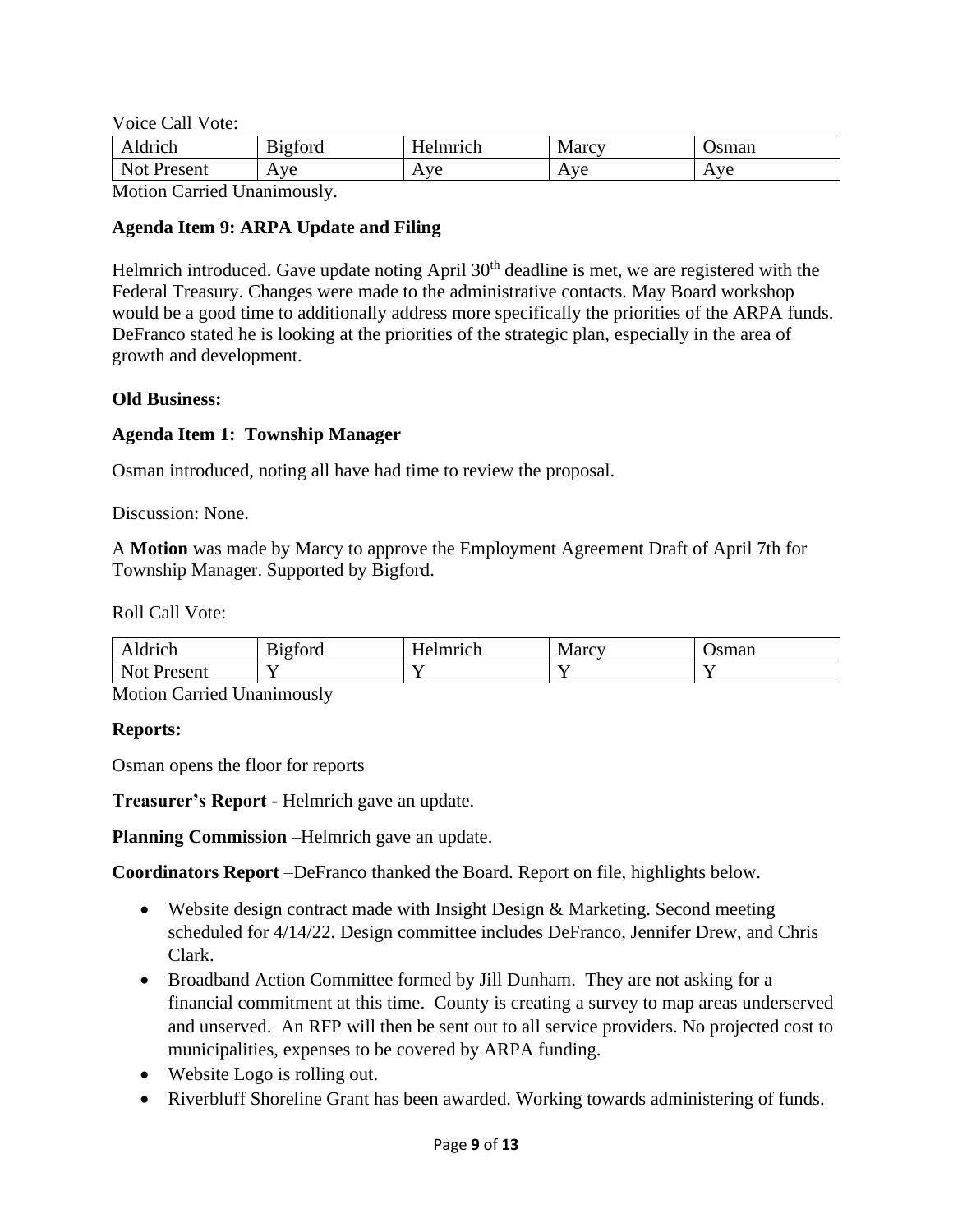- All managers will be meeting 4/14/22 to discuss the KLSWA Sewer Agreement, then meeting with KLSWA 4/15/22.
- 66<sup>th</sup> St Watermain Bond awarded to Horizon Bank, funds to be received 4/22/22.
- Two new laptops were ordered to allow for dual polling books. Cost to township just over \$100 with reimbursement grants.
- Budget work continues.
- Zoning Administrator Wells had recommended updating the Zoning Ordinance in its entirety. Funding options from multiple areas could be used to cover the expense.

# **Open Board Report:**

**Marcy** - None.

**Bigford** – HHW in support of the \$5,000 requested donation. Also in support of revising the entire zoning ordinance.

**Helmrich** – 4/15/22 site meeting with MDOT regarding sound mitigation issues along I-196.

**Osman** – Pleasantly surprised to hear broadband is moving along.

# **Public Comment:**

Jon Vanderbeek – Commented on hiring of new Township Manager. Requests Board look into ARPA funds to extend preservation efforts within the township.

Scott Bosgraaf – Commented on hiring of new Township Manager. Spoke on behalf of North Shores of Saugatuck boat basin and USACE letter. Asked board to review the 2016 Tri-Community Master Plan regarding the non-wetland shorelines. Read the decision from 2017 Planning Commission and the report from the planner. Encourages the Township Board to be independently minded and to protect North Shores rights as property owners as well.

David Swan – Spoke to answer question regarding why USACE had not made a decision. Usually a 3-month process, we are now in year 5. Page 3, line 7 of the packet given on behalf of concerned citizens provides a reason for the delay.

# **Adjournment:**

Supervisor Osman adjourned the meeting at 8:28 pm.

Meeting Adjourned.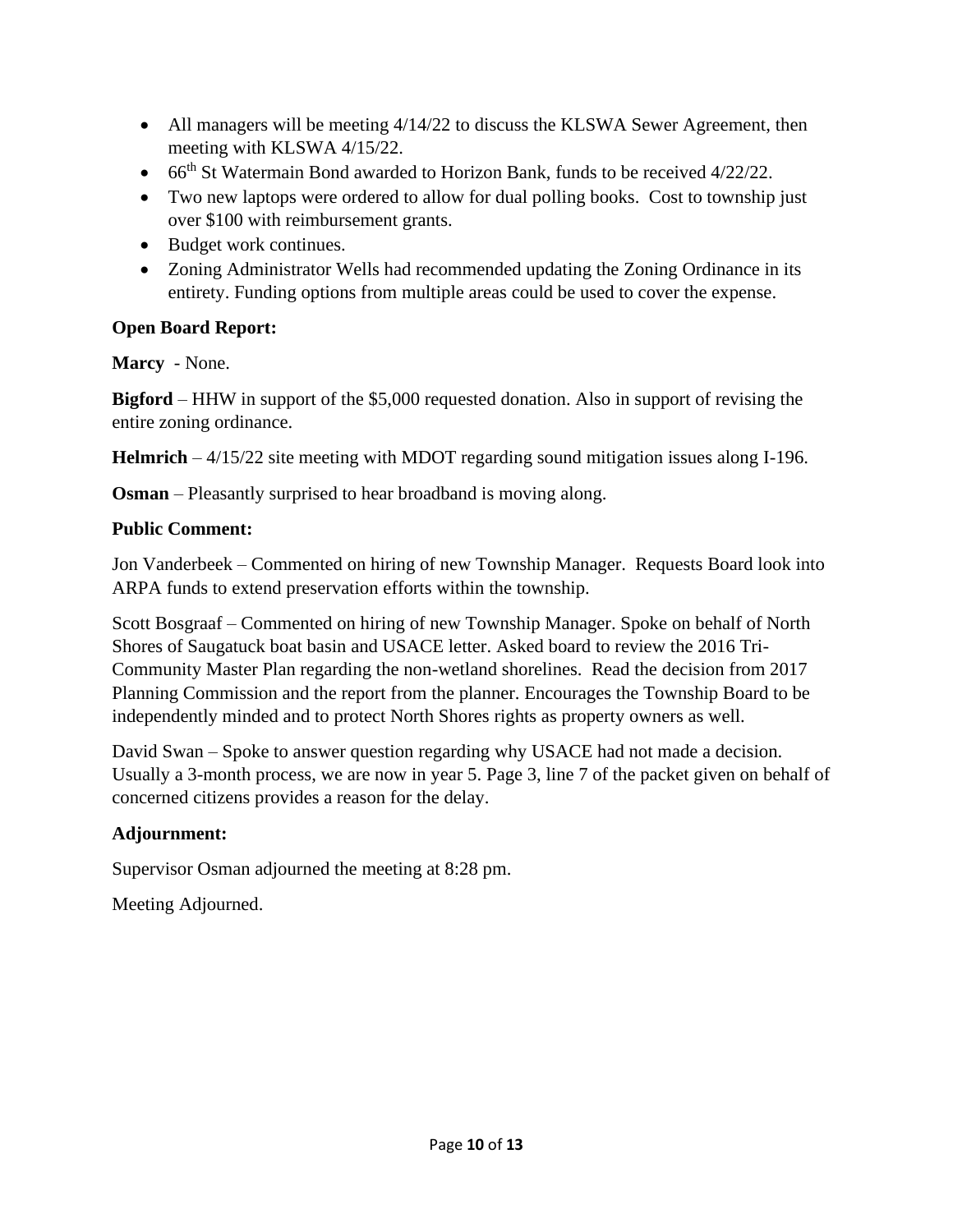#### **MOTIONS**

1. A **Motion** was made by Bigford to approve the agenda as presented. Supported by Marcy. Voice Call Vote**:**

| Aldrich         | $\sim$<br>$\sim$<br>tord<br>$R10^{\circ}$ | $\mathbf{r}$<br>telmrich<br>H | Marcy                     | Jsman                 |  |
|-----------------|-------------------------------------------|-------------------------------|---------------------------|-----------------------|--|
| Not Present     | ve<br>$\mathbf{v}$                        | Ave                           | ve<br>/ \<br>$\mathbf{L}$ | Ave<br>$\overline{1}$ |  |
| T<br><b>B</b> F |                                           |                               |                           |                       |  |

Motion Carried Unanimously

2. A **Motion** was made by Marcy to approve the consent agenda as presented. Supported by Bigford.

Voice Call Vote:

| Aldrich                    | r.<br>B <sub>1</sub> gford | Helmrich | Marcy | Jsman |  |
|----------------------------|----------------------------|----------|-------|-------|--|
| Not Present                | Ave                        | Ave      | Ave   | Ave   |  |
| Motion Corried Unenimously |                            |          |       |       |  |

Motion Carried Unanimously

3. A **Motion** was made by Helmrich to adopt Resolution 2022-04: A Resolution to adopt Freedom of Information Act (FOIA) Procedures and Guidelines. Supported by Marcy. Roll Call Vote:

| wu                                | $\sim$ $\cdot$<br>$\sim$<br>$\sim$ 44 $\sigma$<br>DICIVIU | <b>SAARAS</b> | $\sim$<br>Marcy | sman |
|-----------------------------------|-----------------------------------------------------------|---------------|-----------------|------|
| $\mathbf{r}$<br>$\sim$<br>Present | - -                                                       |               |                 |      |

Motion Carried Unanimously

4. A **Motion** was made by Marcy to approve the adoption of Resolution No. 2022-05, a resolution adopting the Saugatuck Township revised Consolidated Fee Schedule as amended. Supported by Bigford. Roll Call Vote:

| KUIL CAIL VUIC. |                |          |       |       |
|-----------------|----------------|----------|-------|-------|
| Aldrich         | <b>Bigford</b> | Helmrich | Marcy | Jsman |
| Not Present     |                |          |       |       |

Motion Carried Unanimously

5. A **Motion** was made by Marcy to authorize the Township Clerk to execute the proposed 2022 Rental Agreement between Saugatuck Township and the State of Michigan. Supported by Helmrich.

Voice Call Vote:

| Aldrich                            | n·<br>$\sim$<br>B <sub>1</sub> gford | Helmrich            | Marcy               | ∖sman |  |
|------------------------------------|--------------------------------------|---------------------|---------------------|-------|--|
| $\overline{\text{Not}}$<br>Present | Ave                                  | Ave<br>$\mathbf{L}$ | Ave<br>$\mathbf{A}$ | Ave   |  |
| $ -$<br>ъ                          |                                      |                     |                     |       |  |

Motion Carried Unanimously

6. A **Motion** was made by Helmrich to approve the proposed monument for Riverside Cemetery. Supported by Marcy. Voice Call Vote:

| drich                              | $\mathbf{r}$<br>igford<br>. .<br> | lmmah                                       | Marc<br>$0$ the $0$ $\overline{1}$ | sman                       |
|------------------------------------|-----------------------------------|---------------------------------------------|------------------------------------|----------------------------|
| N.<br>Ωt<br>$r$ $\alpha$<br>™NCIIt | Ave<br>$\cdot$<br>-<br>. .        | $V\theta$<br>۰J<br>$\overline{\phantom{a}}$ | $V\subseteq$<br>Δ<br>$\mathbf{r}$  | ۱ ۱ ۱ ۵<br><br><b>1176</b> |

Motion Carried Unanimously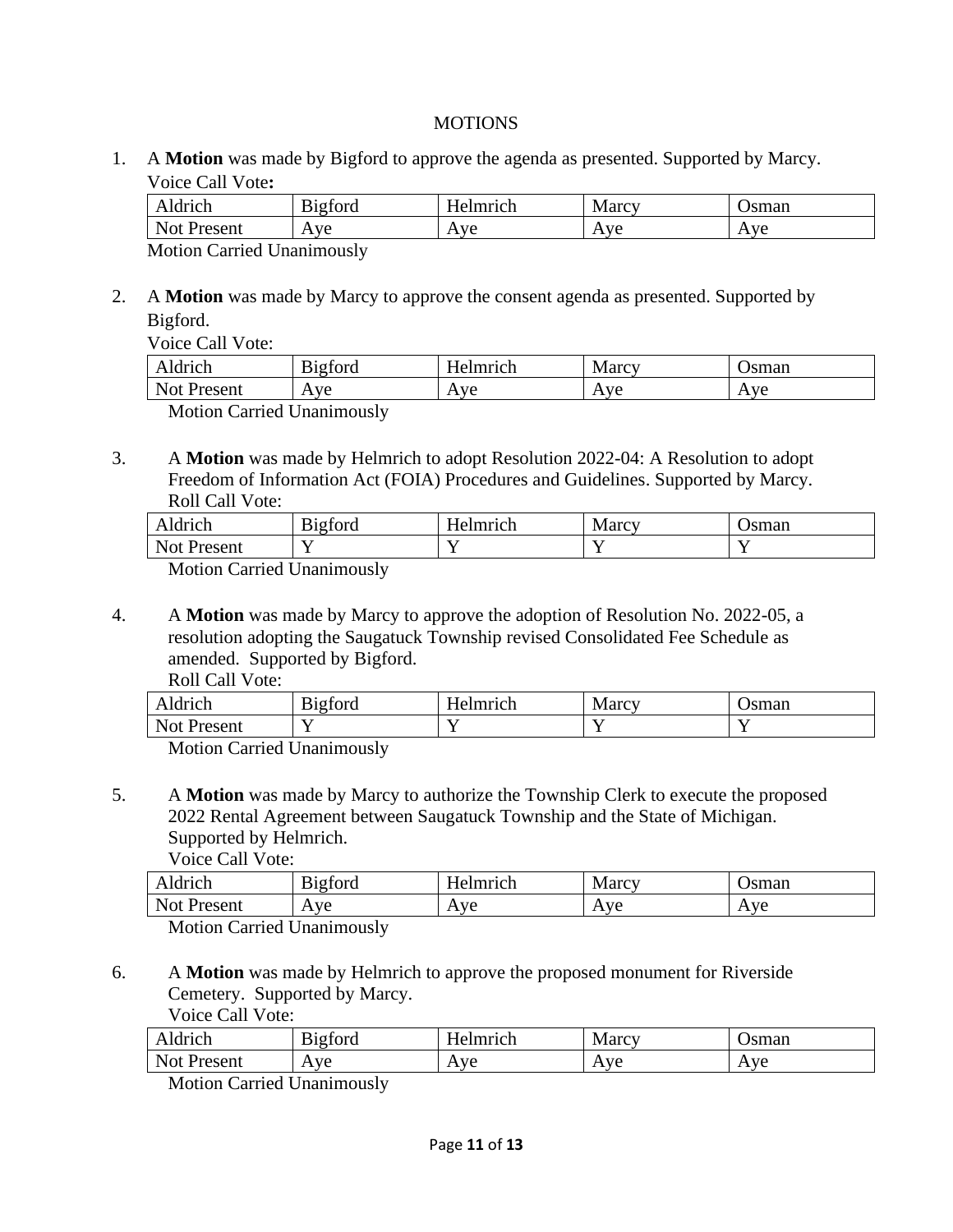7. A **Motion** was made by Marcy to move to resolve the Saugatuck Township Board's support for the "Beach to Bridge Trail Vision" developed by the Tri-Community Trail Master Plan group*.* Supported by Bigford. Roll Call Vote:

| $\sim$ 444 $\sim$ $\sim$<br>10 U<br>,,<br>TCH                | $\sim$<br>$\sim$<br>$\sim$ 44 $\sim$<br>$\sim$<br>viu | $\mathbf{r}$<br>----<br>$\sim$ $\sim$ | $M$ $\alpha$ $\alpha x$<br>$1$ vran | sman |
|--------------------------------------------------------------|-------------------------------------------------------|---------------------------------------|-------------------------------------|------|
| $N_{\Omega}$<br>$\sim$ $\sim$ $\sim$ $\sim$ $\sim$<br>21 I U | - -<br>-                                              |                                       |                                     | --   |

Motion Carried Unanimously

8. A **Motion** was made by Marcy to move to proclaim April 22nd – 30th, 2022 as International Dark Sky Week in Saugatuck Township. Supported by Osman. Roll Call Vote:

| Aldrich                             | $\sim$<br>r.<br>. ~+~~<br>DILIVIU | mmm<br>.UI | Marcy | sman |  |
|-------------------------------------|-----------------------------------|------------|-------|------|--|
| Not P<br>Present                    |                                   |            |       |      |  |
| $\cdots$<br>$\sim$<br>$\sim$ $\sim$ |                                   |            |       |      |  |

Motion Carried Unanimously.

9. A **Motion** was made by Helmrich to move to proclaim April 22nd, 2022 as Earth Day in Saugatuck Township. Supported by Marcy. Voice Call Vote:

| Aldrich          | 12ford<br>υ | - Helmrich | Marcy               | )sman |  |
|------------------|-------------|------------|---------------------|-------|--|
| Not F<br>Present | Ave         | Ave        | Ave<br>$\mathbf{A}$ | Ave   |  |

Motion Carried Unanimously.

10. A **Motion** was made by Bigford to move to have staff consider the feasibility of submitting the Concerned Citizens proposals as information to the USACE for the public interest review. The Township would not specifically endorse the citizens' proposal, but pass it along for consideration by the USACE. Supported by Marcy. Voice Call Vote:

| $\Delta$ moh<br>unun        | $\sim$<br>r.<br>$\sim$<br>$.10+$<br>10I u<br>້ | $ -$<br>$\alpha$ lmrı $\alpha$ h<br>w | Marcy                                 | sman                                     |
|-----------------------------|------------------------------------------------|---------------------------------------|---------------------------------------|------------------------------------------|
| Not<br>$P$ resent<br>CSCIIL | ve<br>Д<br>. .                                 | ve<br>Δ.<br>$\overline{ }$            | $\mathbf{I}^{\prime}$<br>$\mathbf{r}$ | $\Delta$ via<br>$\overline{\phantom{a}}$ |

Motion Carried Unanimously.

11. A Motion was made by Marcy to appoint Bigford and Helmrich to review and authorize sending out the Concerned Citizens letter to USACE. Supported by Osman. Voice Call Vote:

| Aldrich                    | <b>Bigford</b> | Helmrich | Marcy | )sman |  |
|----------------------------|----------------|----------|-------|-------|--|
| Not Present                | Ave            | Ave      | Ave   | Ave   |  |
| Motion Corried Unanimously |                |          |       |       |  |

Motion Carried Unanimously.

12. A **Motion** was made by Marcy to approve the Employment Agreement Draft of April 7th for Township Manager. Supported by Bigford. Roll Call Vote:

| $\Delta$ moh                         | $\mathbf{r}$ .<br>$\sim$<br>.1010r<br>$\sim$ $\sim$ | T<br>lmmah<br>н<br>≏ | $\Omega$ $\Omega$<br>۱V۲<br>vialuv | sman |
|--------------------------------------|-----------------------------------------------------|----------------------|------------------------------------|------|
| Not<br>ecent<br><b>NUTLE</b><br>---- | - -                                                 | -                    | $ -$                               |      |

Motion Carried Unanimously